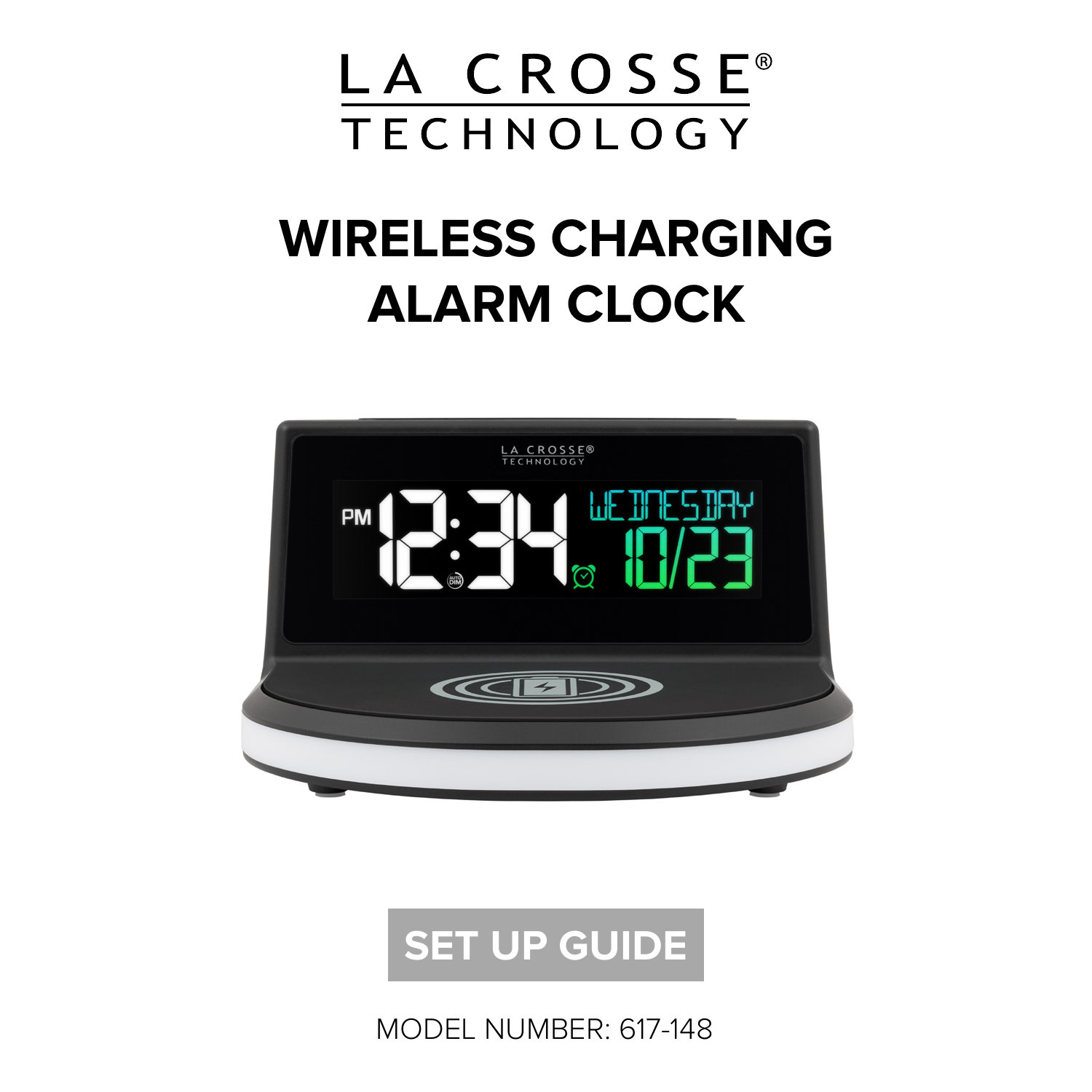## Table of Contents

| <b>BASICS</b>                 |    | <b>ALARM</b>        |    | <b>GLOW LIGHT</b>     |    |
|-------------------------------|----|---------------------|----|-----------------------|----|
| Initial Setup                 | 02 | Setting the Alarm   | 07 | Glow Light Selection  | 09 |
| <b>Buttons</b>                | 03 | Activate/Deactivate | 07 | Glow Light Brightness | 09 |
| <b>LCD Display</b>            | 04 | Snooze Duration     | 08 |                       |    |
| Ports                         | 04 |                     |    |                       |    |
| <b>LCD Display Brightness</b> | 05 |                     |    |                       |    |
| Auto-Dim Settings             | 05 |                     |    |                       |    |
| Display Modes                 | 06 |                     |    |                       |    |
| Display Mode Options          | 06 |                     |    |                       |    |
|                               |    |                     |    |                       |    |

## Initial Setup

#### **Power Up**

Insert the 5V Power Adapter into an outlet, and then plug it into the Power Jack on the bottom of the alarm clock.

A greeting will appear on the LCD display and then your clock will move into the Settings Menu.

#### **Settings Menu Order**

- Language **•** 12/24 Format Hour Minutes Year Month Date
- Month/Date or Date/Month Fahrenheit/Celsius



You may exit the Settings Menu at any time by tapping the **SNOOZE/LIGHT** button.

**[13](#page-7-0)** rranty cycling & Disposal  $t$ itions [Statement](#page-7-0) **[14](#page-8-0) [1](#page-8-0)4 14 15**

**[13](#page-8-0)**



Use the **+/-** buttons on the back of the clock to adjust the values.

Tap the **SET** button to confirm selection and move to next step.

 $G_{LOW}$  -  $\overline{\text{SET}}$  +  $\overline{\text{C}}$ 

Language: Whichever language is selected, the following instructions and weekday will be presented in that language.

Weekday: Weekday will set automatically after year, month, & date settings are adjusted.

## **[CHARGING](#page-6-0)** [5W Wireless Charger](#page-5-0)  [Phone Compatibility](#page-5-0) [Wireless Charging FAQs](#page-5-0) [Phone](#page-6-0) [USB Charging Port](#page-6-0)

**SUPPORT**

Support Inf **Trademark** 11 [Stay in Touch](#page-6-0) **[10](#page-6-0) [10](#page-6-0) 12**

| iformation                                              | 12. | <b>Specifications</b> |
|---------------------------------------------------------|-----|-----------------------|
| <s &="" info<="" td=""><td>13</td><td>Warranty</td></s> | 13  | Warranty              |
| uch                                                     | 13  | Recycling & Di        |
|                                                         |     | Cautions              |
|                                                         |     |                       |

**[APPENDIX](#page-8-0)**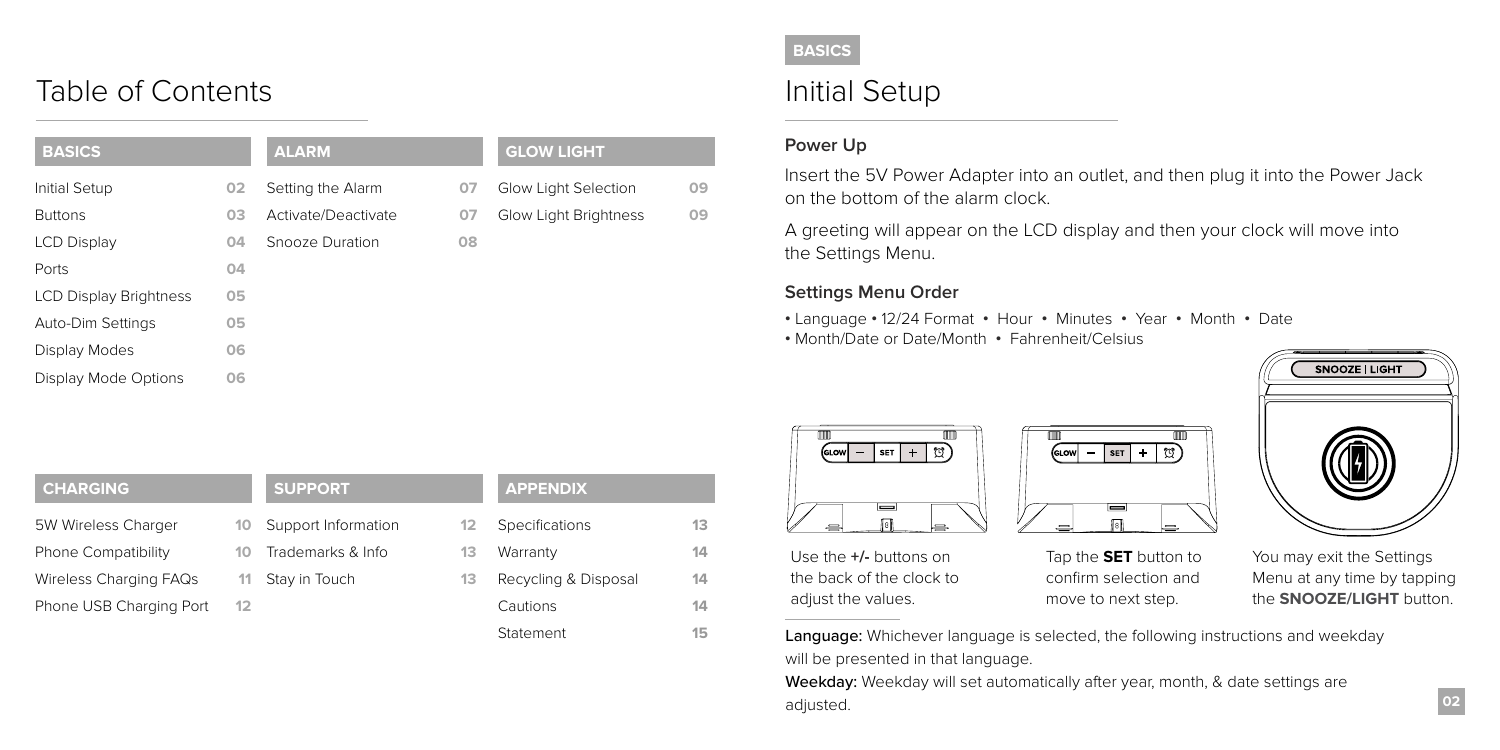<span id="page-2-0"></span>



**1. GLOW**

Press to change the Glow Light color. Hold to turn Glow Light off.

**4. PLUS/MINUS (+/-)** 

Press to increase/decrease Glow Light Brightness. Press to increase/decrease values in Settings Menu, hold to change values quickly.

# **5** SNOOZE | LIGHT Top View

**2. SET 3. ALARM** Press to activate/deactivate or hold to enter alarm settings.

**6. RESET** Tap to snooze sounding alarm, adjust backlight, or hold for Press to factory reset your clock **5. SNOOZE/BACKLIGHT**

Auto-Dim settings.

Press to change Display Modes. Hold to enter Settings Menu.



#### **BASICS BASICS**

## Buttons **LCD** Display



## Ports





**03 back of the clock. Department of the clock D** Note: To enter the Settings Menu after the initial setup, hold the SET button on the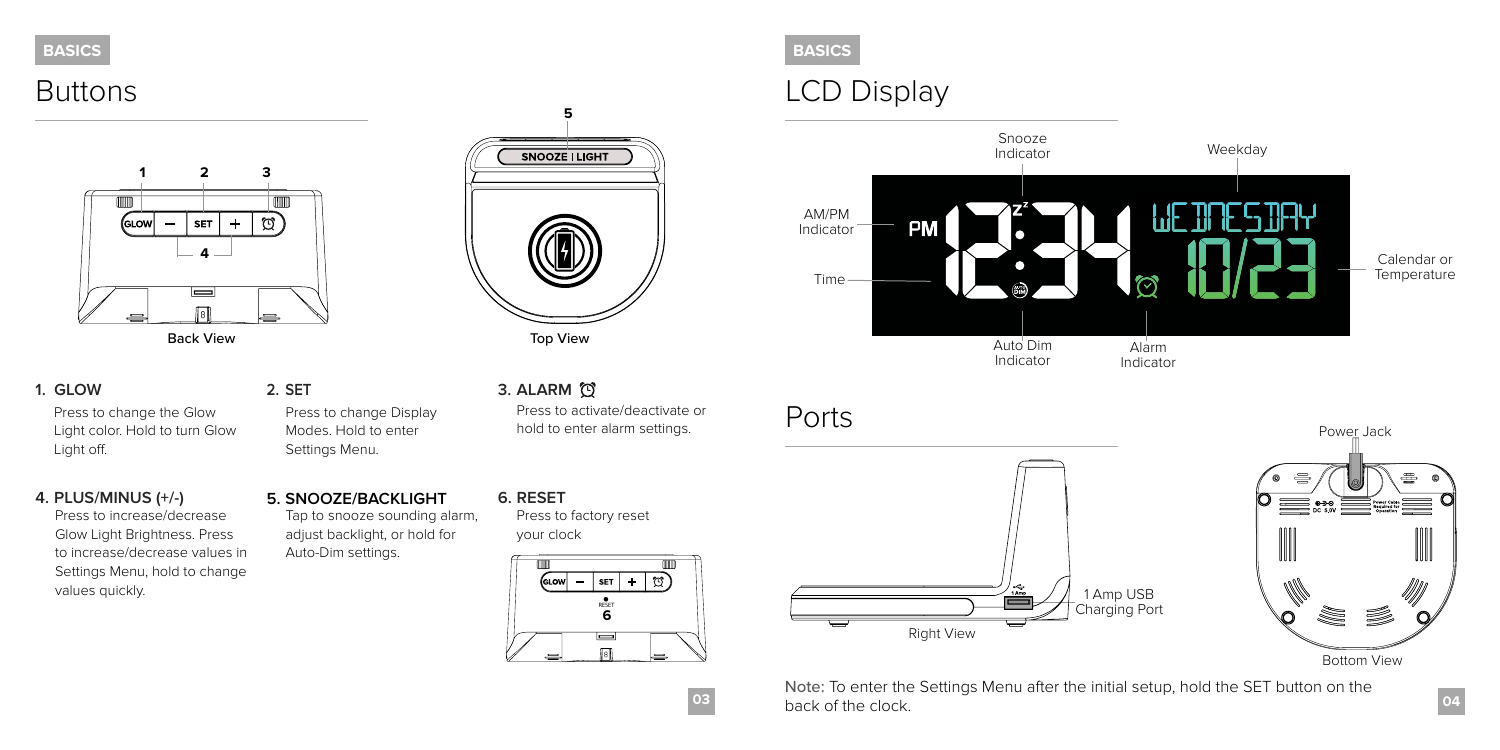## LCD Display Brightness Display Modes



Press the **SNOOZE/BACKLIGHT** button on the top of the clock to adjust the backlight intensity. There are 4 brightness levels, plus an off option.

#### **Auto-Dim Settings**

Program your LCD display to automatically dim during preselected times.

- **1.** Hold the **SNOOZE/BACKLIGHT**  button to enter the Auto-Dim Settings Menu.
- **2.** Press the **+/-** buttons to turn the Auto-Dim feature on or off. Press **SNOOZE/BACKLIGHT** to confirm.
- **3.** Press the **+/-** buttons to adjust the starting hour. Press **SNOOZE/ BACKLIGHT** to confirm.
- **4.** Press the **+/-** buttons to adjust the stopping hour. Press **SNOOZE/ BACKLIGHT** to confirm and exit.



#### <span id="page-3-0"></span>**BASICS BASICS**



#### **Display Mode Options**

# Full Weekday & Calendar

Press the SET button on the back of the clock

to select a display mode. Clock will stay on selection.



Full Weekday & Indoor Temperature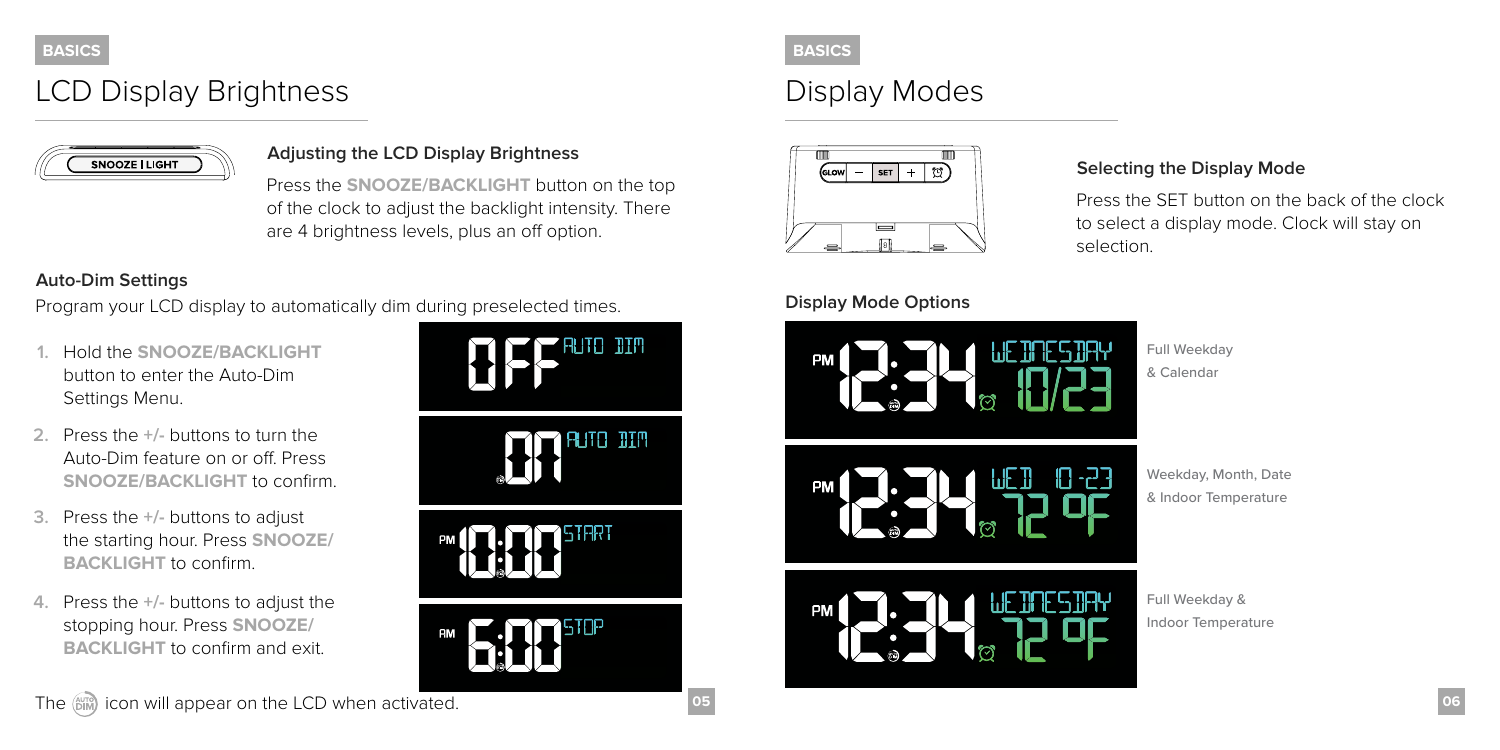## Time Alarm

**Setting the Alarm**





#### **Activating & Deactivating the Alarm**



- **1.** Hold the  $\mathfrak{D}$  button on the back of the clock to enter the Alarm Settings Menu.
- **2.** Use the **+/-** buttons to set your desired time. Press  $\mathfrak V$  to confirm.
- **3.** Next, use the **+/-** buttons to set your desired snooze duration (5 to 120 minutes). Press  $\mathfrak V$  to confirm and exit the Alarm Settings Menu.
- **4.** Your sound alarm is now activated, indicated by the  $\mathfrak A$  icon on the LCD.

- **1.** Press the  $\oslash$  button to activate/ deactivate the alarm and to view your alarm time.
- **2.** The  $\mathfrak{D}$  icon will appear on the LCD when the alarm is active.

<span id="page-4-0"></span>

## Time Alarm

#### **Ascending Alarm**

The alarm will increase in beep frequency over a 2-minute period. After the 2-minute time frame, the alarm will stop if not snoozed or turned off.

#### **Snooze Duration Countdown**





When your alarm sounds, Press the **SNOOZE/LIGHT** button to snooze your alarm for your preselected snooze duration.

A countdown will appear on screen. When the snooze time reaches "0," the alarm will sound again.

Note: The snooze feature can be repeated as many times as desired.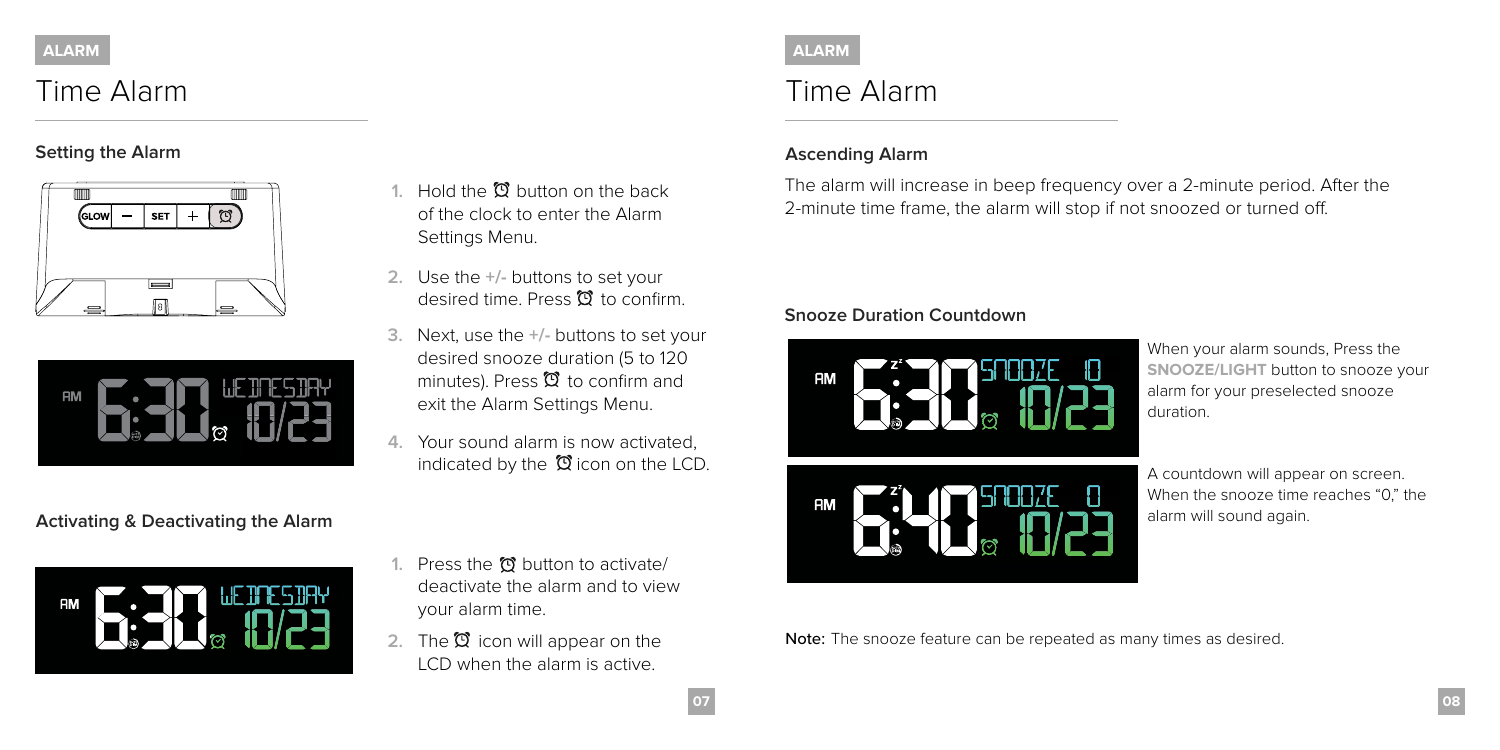#### <span id="page-5-0"></span>**Glow Light**

## Glow Light Selection

#### **Select Glow Light Color:**

**1.** Press the GLOW button to turn on the Glow Light and toggle through the different light options.

#### **Glow Light Color Selection Order:**

Cycle | Red | Yellow | Green | Cyan | Dark Blue | Purple | White



![](_page_5_Picture_7.jpeg)

Glow Light

Press the SNOOZE/LIGHT to select an individual solid color. When a single color is selected, it will remain on that color. Select CYCLE to smoothly transition between all of the colors.

![](_page_5_Picture_9.jpeg)

## **HEFLIGHT** LIGHT

#### **2. Glow Light Brightness**

Use the +/- buttons to adjust the Glow Light brightness. It has 4 intensity levels plus an OFF option. Holding the GLOW button will also turn off the Glow Light.

#### **CHARGING**

## 5W Wireless Charger

#### **Charging your Phone**

- Place your phone on the platform. Your phone should sit flush and centered on the charging pad.
- The blue Charging Indicator Light below the LCD will be solid when your phone is successfully charging.
- The light will flash slowly if your device is not positioned properly or if your device is not compatible with the wireless charging technology. If this problem persists, try removing any large/bulky cases.

![](_page_5_Picture_19.jpeg)

#### **Phone Compatibility**

Compatible with all Qi Enabled devices:

- iPhone 8 or newer
- Galaxy S8 or newer
- Galaxy Note 8 or newer

![](_page_5_Picture_25.jpeg)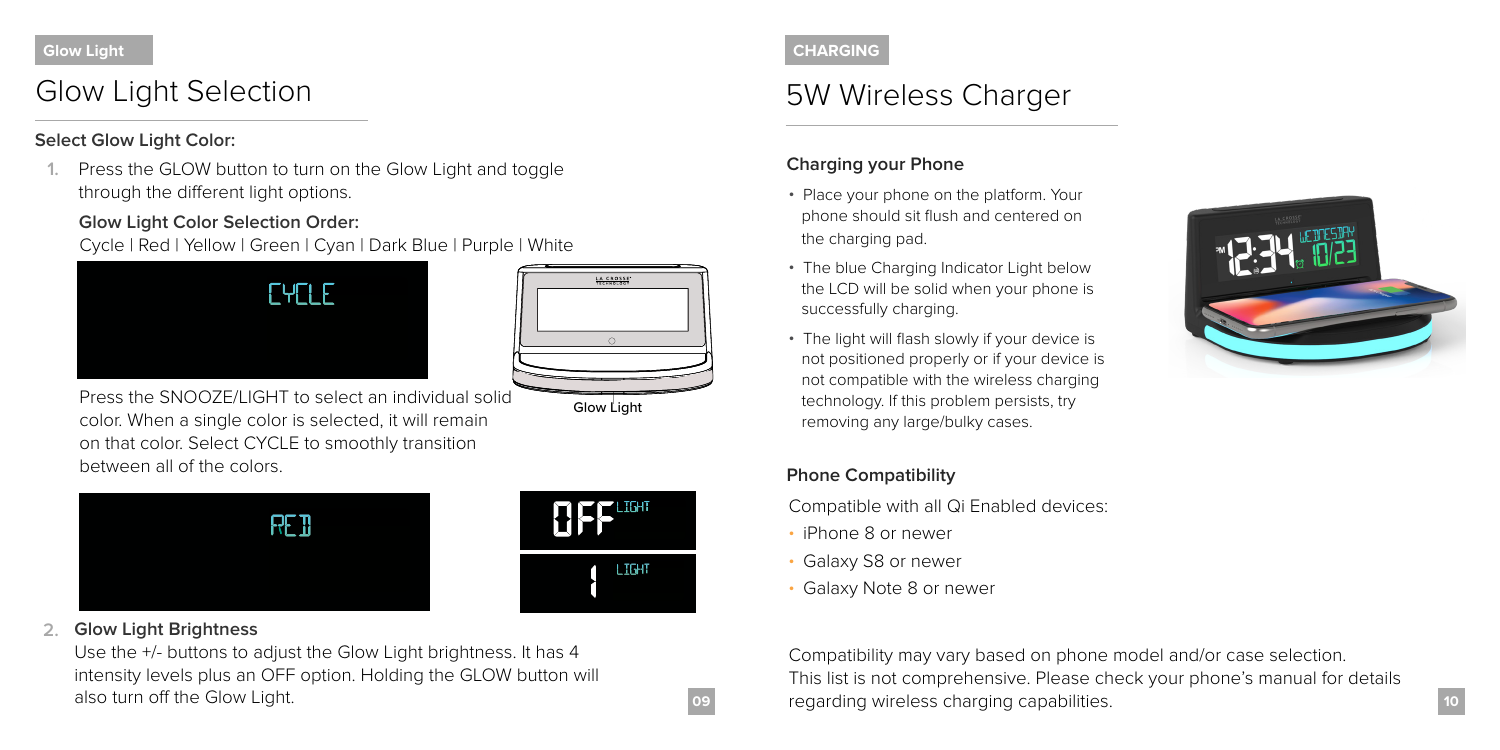## <span id="page-6-0"></span>Wireless Charging FAQs

Q. Why is the blue light blinking?

![](_page_6_Picture_2.jpeg)

- A. Phone is not centered on the charging pad.
- A. Your phone must be Qi Enabled to charge.
- A. If the phone has a large/thick case, it may interfere with charging.

Blue

A. Foreign objects on the charging pad will make the light blink.

#### Q. Why is the table surface getting warm?

- A. Ensure the clock is on a hard, clean surface.
- A. Do not place on cloth, paper, or other item that may obstruct airflow.
- A. Clear dust or other obstructions from the vents on the bottom of the clock.

![](_page_6_Picture_11.jpeg)

## USB Charging Port

There is a 1 Amp USB Charging Port located on the right side of your alarm clock.

- Connect your external device's USB charging cable (not included) into the USB Charging Port.
- Charging times may vary.
- USB Power Output: 1 Amp maximum current

![](_page_6_Figure_17.jpeg)

## Having Trouble? We're here to help.

For detailed product videos, manuals, and more, visit our support website: [www.lacrossetechnology.com/support](http://www.lacrossetechnology.com/support)

Make sure to have your model number handy (617-148).

### If you need additional support, get in touch with our friendly customer support team:

Online: [bit.ly/contact\\_techsupport](http://bit.ly/contact_techsupport) Phone Number: 1.608.782.1610

![](_page_6_Picture_23.jpeg)

1 Amp USB Charging Port

Right View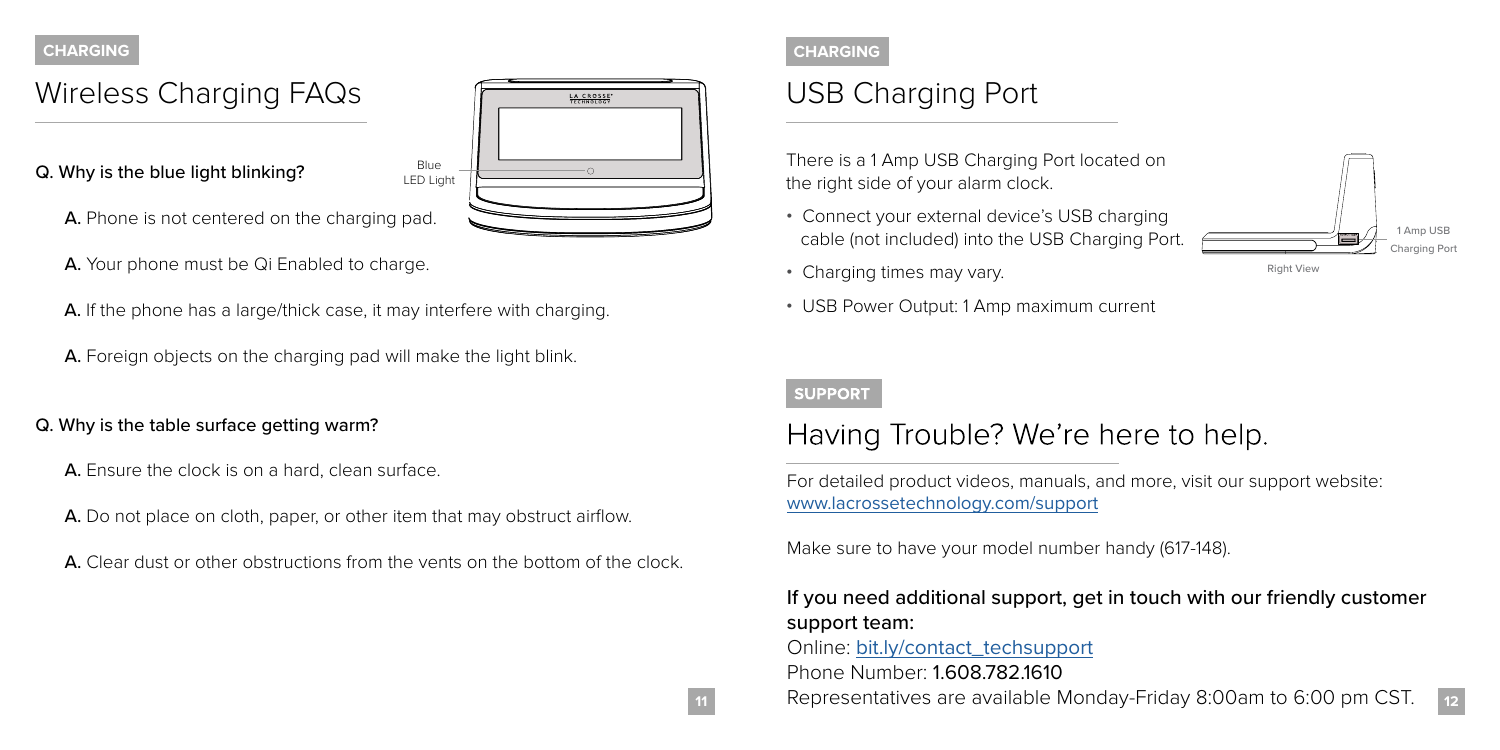#### <span id="page-7-0"></span>**SUPPORT**

## Trademarks & Warning

La Crosse Technology is not responsible for any damage or loss of performance with iPhone, iPod, or iPad while being used in associated with this accessory.

Apple is not responsible for the operation of this device or its compliance with safety and regulatory standards. Please note that the use of this accessory with iPhone, iPod, or iPad may affect wireless performance.

Apple, the Apple logo, iPad, iPhone, iPod, iPod touch, iTunes, Retina, Mac, Mac OS and OS X are trademarks of Apple Inc., registered in the U.S. and other countries.

Other company names and product names including Samsung, Galaxy, and Note are registered trademarks or trademarks of the respective companies. Phone charging accessories not included.

WARNING: CHOKING HAZARD-Small Parts Not for children under 3 yrs.

## Stay in Touch

Ask questions, watch set up videos, and provide feedback on our social media outlets.

![](_page_7_Picture_9.jpeg)

Follow La Crosse Technology on Facebook, Instagram, YouTube, and Twitter.

#### **APPENDIX**

## **Specifications**

**Power Requirements:** 5.0V Power Cord (Included) HX13-0502500-AU-001

The plug on the power adapter is intended to serve as the disconnect device, the socket-outlet shall be installed near the equipment and shall be easily accessible.

**LCD Brightness:** 4 Intensity Levels + OFF (Programmable Auto-Dim Backlight Option)

**Glow Light Brightness:** 4 Intensity Levels + OFF **Programmable Snooze Duration:** 5 to 120 Minutes

**Indoor Temperature Range:** 32°F to 99°F (0°C to 37°C)

**Wireless Charger Power Output:** 5 Watts

**USB Charging Port:** 1 Amp Maximum Current (Charging Cord Not Included)

**Settings Backup:** The time and alarm settings will be saved for 3 minutes in the event it loses power. Full battery backup for extended times is not available.

**Dimensions:** 4.97" L x 5.34" W x 2.85" H (12.62 cm L x 13.56 cm W x 7.24 cm H)

**Factory Reset:** If you're experiencing issues with your clock, use a pen or paper clip to press the factory RESET button on the back of your clock.

## California Residents

#### AN WARNING:

This product can expose you to chemicals including styrene, which is known in the State of California to cause cancer. For more information, go to: [www.P65Warnings.ca.gov](http://www.P65Warnings.ca.gov)

#### **APPENDIX**

## **Warranty**

La Crosse Technology, Ltd. provides a 1-year limited time warranty (from date of purchase) on this product, relating to manufacturing defects in materials and workmanship. For full warranty details, you can visit: [www.lacrossetechnology.com/support](http://www.lacrossetechnology.com/support) La Crosse Technology, Ltd • 2830 S. 26<sup>th</sup> Street • La Crosse, WI 54601

## Recycling & Disposal Caution!

Please consider the environment when deciding to dispose of this product. Although household electronics are generally safe to use on a daily basis, incorrect disposal can cause negative and potentially irreversible impacts on our environment.

Check with local donation centers to see if your product can be donated for future use. If disposal is the only option, federal agencies, local governments, and certified retailers may have electronic recycling programs in place. Programs may vary based on location.

![](_page_7_Picture_32.jpeg)

Please Recycle

The manufacturer is not responsible for any radio or TV interference caused by unauthorized changes or modifications to this equipment. Such changes or modifications could void the user authority to operate the equipment.

All rights reserved. This manual may not be reproduced in any form, even in part, or duplicated or processed using electronic, mechanical or chemical process without the written permission of the publisher.

This booklet may contain errors or misprints. The information it contains is regularly checked and corrections are included in subsequent editions. We disclaim any responsibility for any technical error or printing error, or their consequences. All trademarks and patents are recognized.